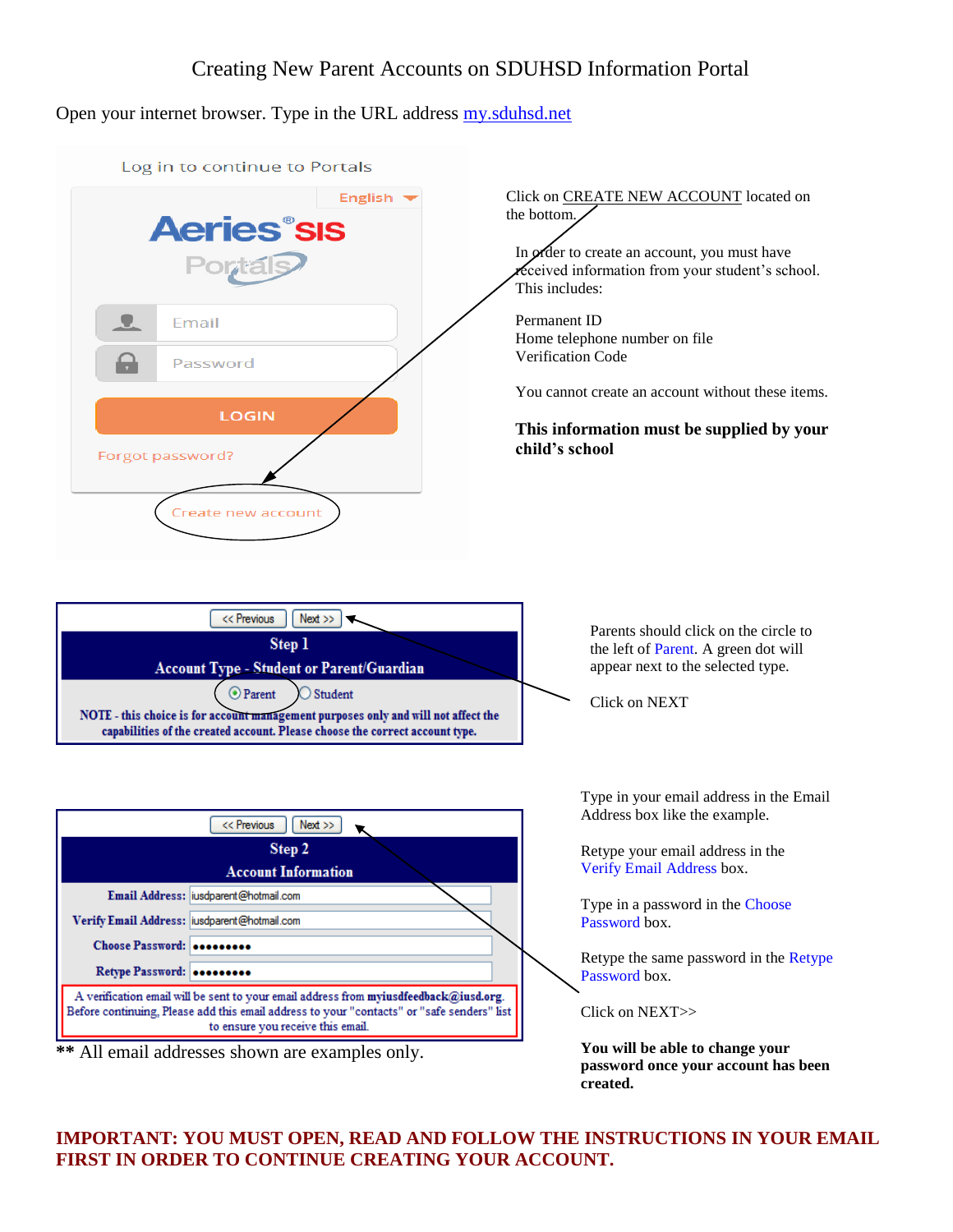| << Previous<br>$Next \rightarrow$                                                                       |
|---------------------------------------------------------------------------------------------------------|
| Step 3                                                                                                  |
| You must now confirm your email address before continuing                                               |
|                                                                                                         |
| An email has been sent to your email address.                                                           |
| Please open your email and follow the instructions.<br>You must do this before continuing this process. |

## **STOP!**

**DO NOT** click on <<Previous or Next>> in step 3 yet. You must first open your email in a separate browser window. (See below) Once you have confirmed your email address you may continue.

Open your email program. Open the email from  $\frac{info@soluhsd.net}{info@soluhsd.net}$ . You will receive a message similar to the example below. Please click on the Confirm Current Email Address link in the email message.

If the link does not work, please follow the remaining directions in the email. **DO NOT DO BOTH**. These remaining directions are **ONLY** used if the Confirm Current Email Address link does not work.

| From:     | <myiusdfeedback@iusd.org></myiusdfeedback@iusd.org>                                                                                                                                                                                          | $4$ $\forall$   $\times$   $\Box$ Inbox |
|-----------|----------------------------------------------------------------------------------------------------------------------------------------------------------------------------------------------------------------------------------------------|-----------------------------------------|
| Sent:     | Monday, August 22, 2005 9:38 PM                                                                                                                                                                                                              |                                         |
| To:       | <iusdparent@hotmail.com></iusdparent@hotmail.com>                                                                                                                                                                                            |                                         |
| Subject:  | Aeries Browser Interface Account Verification                                                                                                                                                                                                |                                         |
|           | Thank you for registering for an <i>Aerija Browser Interface</i> account. In order to ensure the account was requested by you, please click on the<br>appropriate link below or copy and oaste the URL into the Address bar of your browser. |                                         |
|           | If you can, please click on the following links to confirm or reject this account:                                                                                                                                                           |                                         |
|           | <b>Confirm Current Email Address</b>                                                                                                                                                                                                         |                                         |
|           | <b>Reject Current Email Address</b>                                                                                                                                                                                                          |                                         |
|           | If you are unable to click the links above, you need to copy and paste the following URL into your web browser's Address bar.<br>https://my.iusd.org/abi/ConfirmEmail.asp                                                                    |                                         |
|           | You will then be prompted for the following information which you can copy and paste into the page:<br>Email Address: jusdparent@hotmail.com<br>Confirmation Code: EFJ3R7T4P58XK2Y52R27                                                      |                                         |
| School: 0 |                                                                                                                                                                                                                                              |                                         |